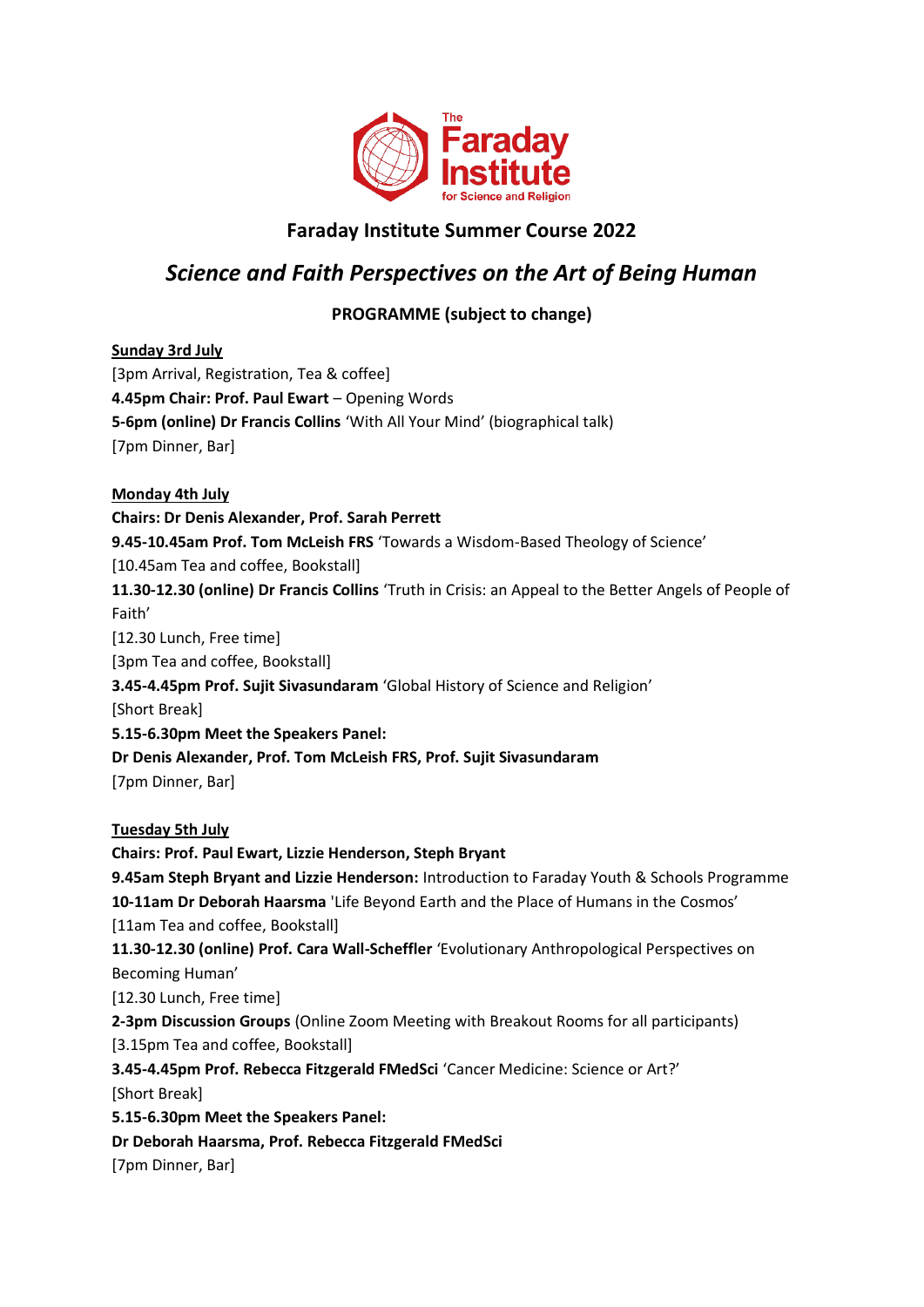#### **Wednesday 6th July**

**Chairs: Dr Ruth Bancewicz, Mr Graham Budd 9.45am Dr Ruth Bancewicz:** Introduction to Faraday Churches Programme **10-11am Revd Dr David Gregory** 'Seeking the Divine in Scientific Imagery' [11am Tea and coffee, Bookstall] **11.30-12.30 Prof. Brandon Vaidyanathan** 'Beauty and Religiosity in Science' [12.30 Lunch, Free time] [Optional Outing to Whipple Museum or Punting] [4.45pm Tea and coffee] **5.15-6.30pm Meet the Speaker Panel: Dr Ruth Bancewicz, Revd Dr David Gregory, Prof. Brandon Vaidyanathan**  [7pm Dinner, Bar] **Thursday 7th July Chairs: Prof. Bob White FRS, Dr Pui Him Ip, 9.45am Dr Pui Him Ip:** Intro to Faraday Tutorial Courses Programme **10-11am (online) Prof. Lydia Jaeger** 'Human Liberty in a World Described by Science' [11am Tea and coffee, Bookstall]

**11.30-12.30 Dr Denis Alexander** 'Are We Slaves to Our Genes?'

[12.30 Lunch, Free time]

**2-3pm Discussion Groups** (Online Zoom Meeting with Breakout Rooms for all participants)

[3.15pm Tea and coffee, Bookstall]

**3.45-4.45pm Prof. Christopher Southgate** 'Being Human in the Light of Natural Disasters' [Short Break]

**5.15-6.15pm Panel Discussion:** 'A Christian Response to Natural Disasters and Human Suffering'

## **Revd Dr Roger Abbott, Prof. Christopher Southgate, Prof. Bob White FRS**

[7pm Group Photo and Reception]

[7.30pm Gala Dinner, After Dinner Address: Prof. Bob White FRS]

## **Friday 8th July**

**Chairs: Prof. Sarah Perrett, Mr Graham Budd**

**9.45-10.45am Mr Graham Budd '**Artificial Intelligence: Humanity in the Age of AI'

[10.45am Tea and coffee, Bookstall]

**11.30-12.30 Prof. Paul Ewart '**Order, Randomness & the Meaning of Life'

**12.30 Prof. Paul Ewart – Closing Words**

#### **12.45 Close**

[12:45 Lunch and Departures]

#### *Notes:*

- All times are in BST (GMT+1 / UCT+1 / London UK time)
- The programme is provisional and timings or content may change
- **Hybrid (online and in person) events are in bold**
- [In person-only events are in brackets]